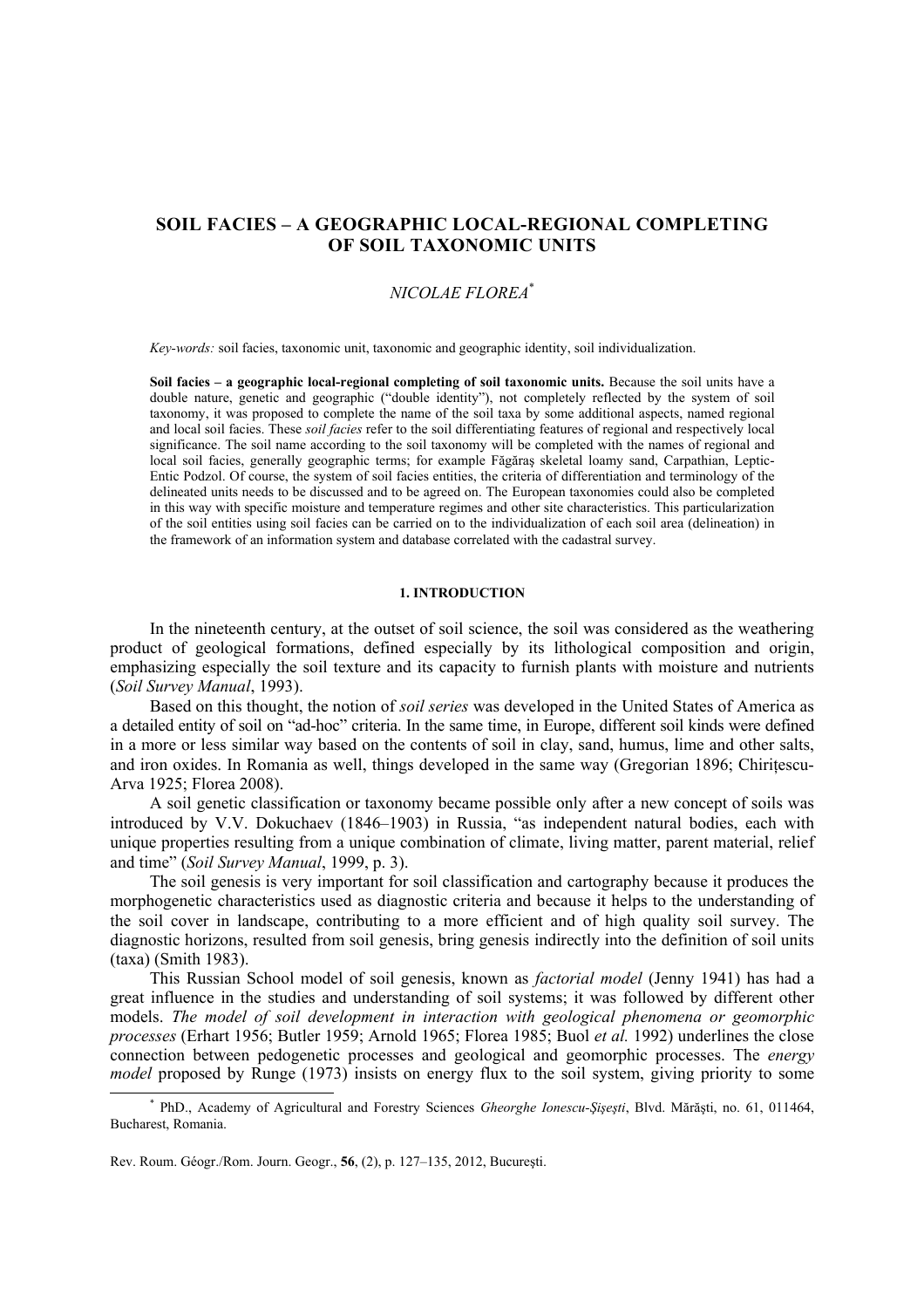factors of soil formation: water available for leaching, organic matter production and time; "this model places more emphasis on processes active in soil systems" (Smeck *et al.* 1983). The *residua and haplosoil model* proposed by Chesworth (1973, 1980, quoted by Smeck *et al.* 1983) "emphasizes changes in the chemical composition of soil system with time" and presents a "simplified view of soil genesis". The *model of the four basic processes* proposed by Simonson (1959) postulates that the ultimate nature of soil is determined by the balance among all the soil processes. The *soil-landscape model*, proposed by Hugget (1975), is an open system that is driven by a flux of material and energy between the soil system and its environment, in a three-dimensional territorial unit (valley basin, landscape system).

*The models of soil genesis based on the general systems theory* are the most comprehensive and realistic, but they are generally conceptual and cannot be rigorously tested, being very complex and lacking adequate quantitative data concerning the soil forming processes (Yaalon 1971; Huggett 1975; Smeck *et al.*, 1983; Hoosbeck 1994). Our recent model (Florea 2009) can be considered a complex and dynamic processual model of soil formation taking into account the general systems theory.

The soil concept as natural entity requires "all properties of soils to be considered collectively in terms of a completely integrated natural body" (*Soil Survey Division Staff*, 1993).

The soil classification evolved parallel with the soil concept evolution from a qualitative one, based especially on soil processes and factors, at least of high level of classification, towards a quantitative one, based on soil measurable morphological characteristics and properties (Guy Smith). Making use of the quantitatively defined classes of soils (taxa) also entails quantitatively defined mapping units, very important for soil survey and soil maps.

In the soil map of Europe (1:1,000,000) the different soil associations were presented in legend in a geographic differentiated way, grouped on great climatic regions; in such a way, the same soil or soil association can appear in various regions, having of course some different features depending on the climatic region conditions (that can be considered as provincial features).

Otherwise, the soil series themselves are defined in a restricted way, being always limited to a geological or physiographical province, such as Glacial or Loessial Province, for example (Smith 1983).

In Romania, Gh. Murgoci (1872–1925) introduced from the beginning of the soil science in this country the genetic concept of soil from the Russian School and on this basis he defined the soil (genetic) types; his followers developed the first investigations and defined and characterized the soil subtypes and soil varieties as well as the textural species, soil families (depending on rock) and soil variants (of anthropogenic nature) as it results from the *Romanian System of Soil Taxonomy* (2003).

However, there were sporadic attempts to define by local name – besides the taxon name – the soil particularities of a territory, as for example Northern Chernozem, Sourthern Chernozem (Ionescu Şişeşti 1947), Chernozem of Secaş (Cernescu *et al.* 1961), Piscupia soil complex (Popovăţ 1953a, b), Karasuluk (Florea *et al.* 1964), as well as the specifications of some soil characteristics determined by climatic conditions under the name of soil facies (Florea *et al*. 1968, *Soil map of Romania* at 1:500,000 scale, 1970–1971).

## **2. SOIL ENTITY HAS GENETIC AND GEOGRAPHIC FEATURES**

The actual concept on soil is based on a model of soil formation ("pedological model" according to Arnold 1983), which emphasizes the interrelated influences of climatic and biologic factors on a parent material through time, which are modified by topography and landscape evolution. This model, enunciated for the first time by Dokuchaev (1883) has evolved very much from the first formalized factorial model and its "fundamental equation of soil formation factors"  $[(S = f (cl, b, p, r, t)]$  of Jenny (1941) to a dynamic processual model of soil formation and an equation of soil genesis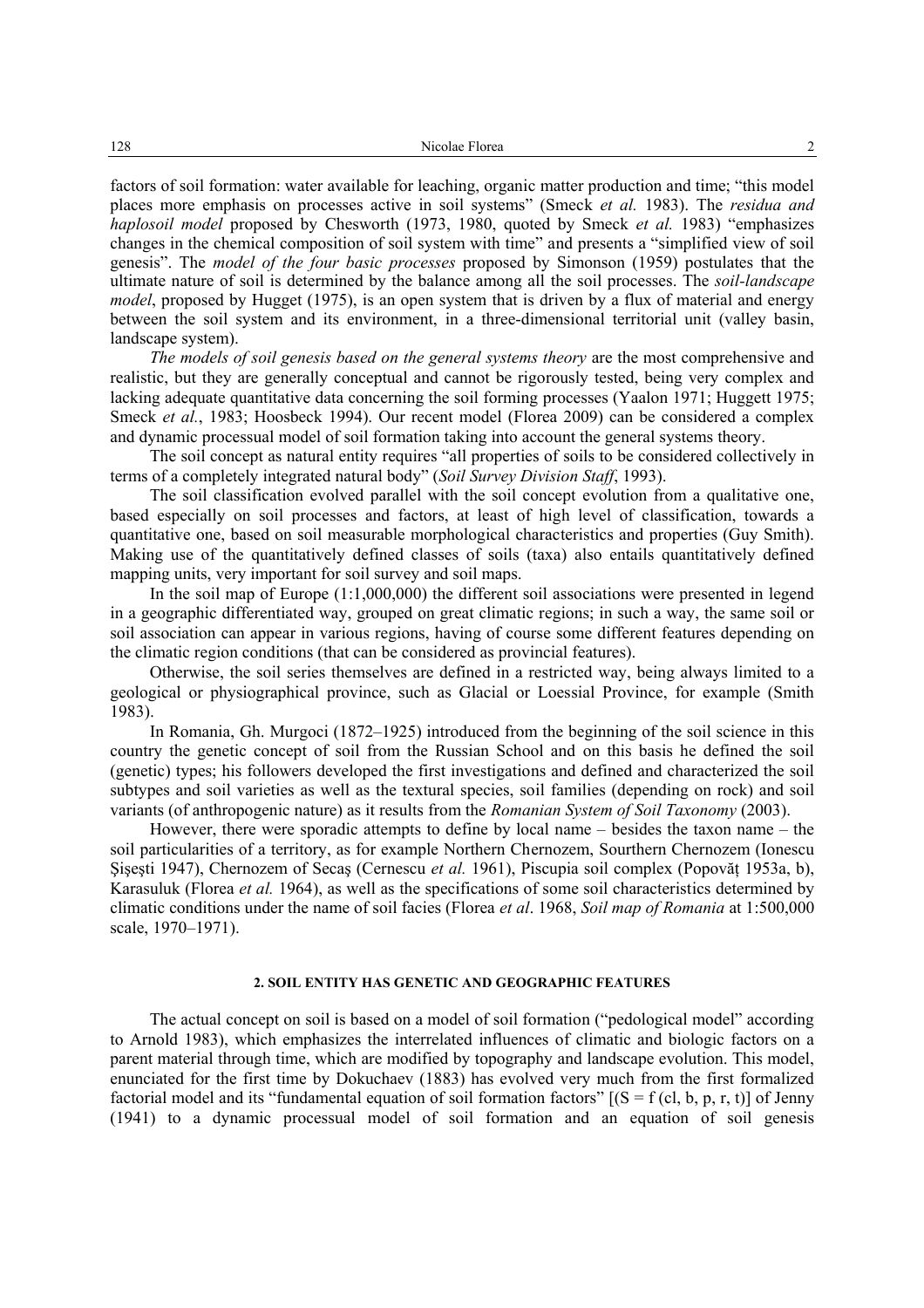$[S = f_{t=0}^{t=\infty} (P, I, E, T, O)$  $_{=0}^{t=\infty}(P, I, E, T, O)$ ] under influences of natural processes and environmental factors on soil system (P = parent material, I = input, E = output, T = transformations, translocations, etc.,  $Q =$  material organization,  $t =$  time) (Florea 2009).

In Figure 1, the relationships among factors and processes intervening in the soil formation are shown. This scheme presents generally known things and does not need additional explanations. However, the scheme brings forward in discussion, for the first time, the actions of two natural cycles very essential for the soil existence (dynamics), namely:

– recurrent soil moistening, circulation and loss of water from the soil (by evapotranspiration, seepage, surface running) in a yearly rhythm, correlated with the *hydrological cycle* from nature; this action of water is very important for all processes from the soil, translocations included, because without water nothing can happen;

– recurrent incorporation with a yearly rhythm of dead organic matter in the soil and its transformation, accompanied by the delivery of nutrients and energy in the soil and accumulation of organic matter (as humus), nutrients and chemical energy, in the framework of the general *biochemical cycle of nutrients*.

The connection of the soil with these two natural cycles not enough underlined until now – closely related with cyclic heating and cooling – assures rhythmically the water, nutrients and energy absolutely necessary for activity (life) in the soil and ecosystem. A soil, like a living organism, cannot function without recurrent moistening and recurrent feeding with organic matter, the complex pedogenetic processes from the soil being – from this point of view – equivalent with the metabolism specific to living organisms.

These two cycles bring in the soil system energy and assure the antientropic character of the soil by additions of substances with low entropy and expelling substances with high entropy.

These two connections and activities of the soil are fundamental processes for soil dynamics (with clearly annual cyclic evolution correlated with natural or geographic factor cyclicity), because they also determine (control) the development of the other soil processes and even the soil cover evolution.

Also, in Figure 2, different ways of pedosphere partitioning are mentioned, for each of them an adequate systematization being necessary. In this paper, only the first way – the elementary soil bodies classification – is taken into account (discussion).

From the basic pedological model of soil forming (Fig. 1), it results that any units of soil have two sides, naturalistico-genetic and geographic. The genetic side is marked by the soil physiognomy and its morphogenetic features and reflected by the system of the soil classification (taxonomy). The geographic side is not reflected in soil taxonomy, but only in territorial soil distribution. Philosophically speaking, the soil unit (entity) has a double identity, taxonomic and geographic (Munteanu and Coteţ 2009). Arnold (1983, p. 11) considers that the soil forming factors "have geographic expression and that the degree and amount of overlap and interaction through time provide the fundamental concepts of soil as geographic body". Otherwise, Kellogg (1937) "states that mappable soil unit is a geographic body" (in *Soil Survey Manual* 1937, quoted by Arnold 1983, p. 10).

A taxonomic unit (taxon) is an abstract concept which has a correspondent in the cartographic unit from the soil map and in the concrete unit in the area from the territory; all these units are named according to the legend of soil map in which the used names are derived from the adopted system of soil taxonomy (the units of taxonomic system being generalized units). In this way, many particularities of the soil, especially connected with geographic features, are lost. Therefore, Arnold (1983, p. 17) considered that "the need for a bridge from the structured taxa of soil-classification schemes to the projected boundaries of natural occurring variability in landscapes has promoted the search for a basic soil geographic unit".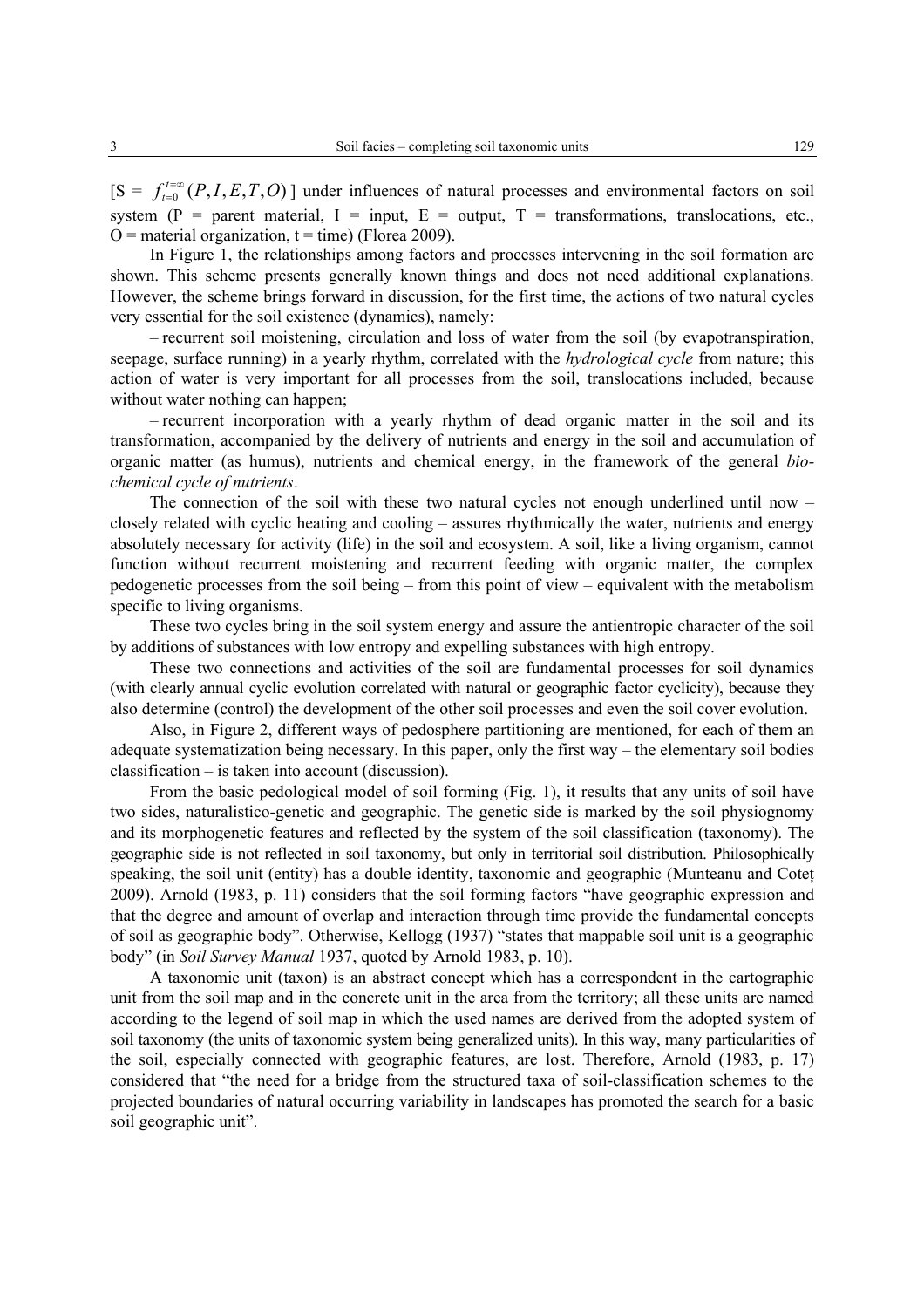

Fig. 1 – General scheme of soil (and soil cover) formation, as issue of the various balances of cyclic pedogenetic and geologicogeomorphic processes depending on different environmental conditions (soil cover formation needs a long time and evolves by the continuous minute changes of the parent material and then the soil (∆S) as a consequence of the cyclic environment and soil dynamics, expressed in annual cycles of all processes rhythmically carried on). The recurrent soil moistening and heating and the recurrent soil feeding with organic matter in soil forming process is also underlined (Florea 2009, completed).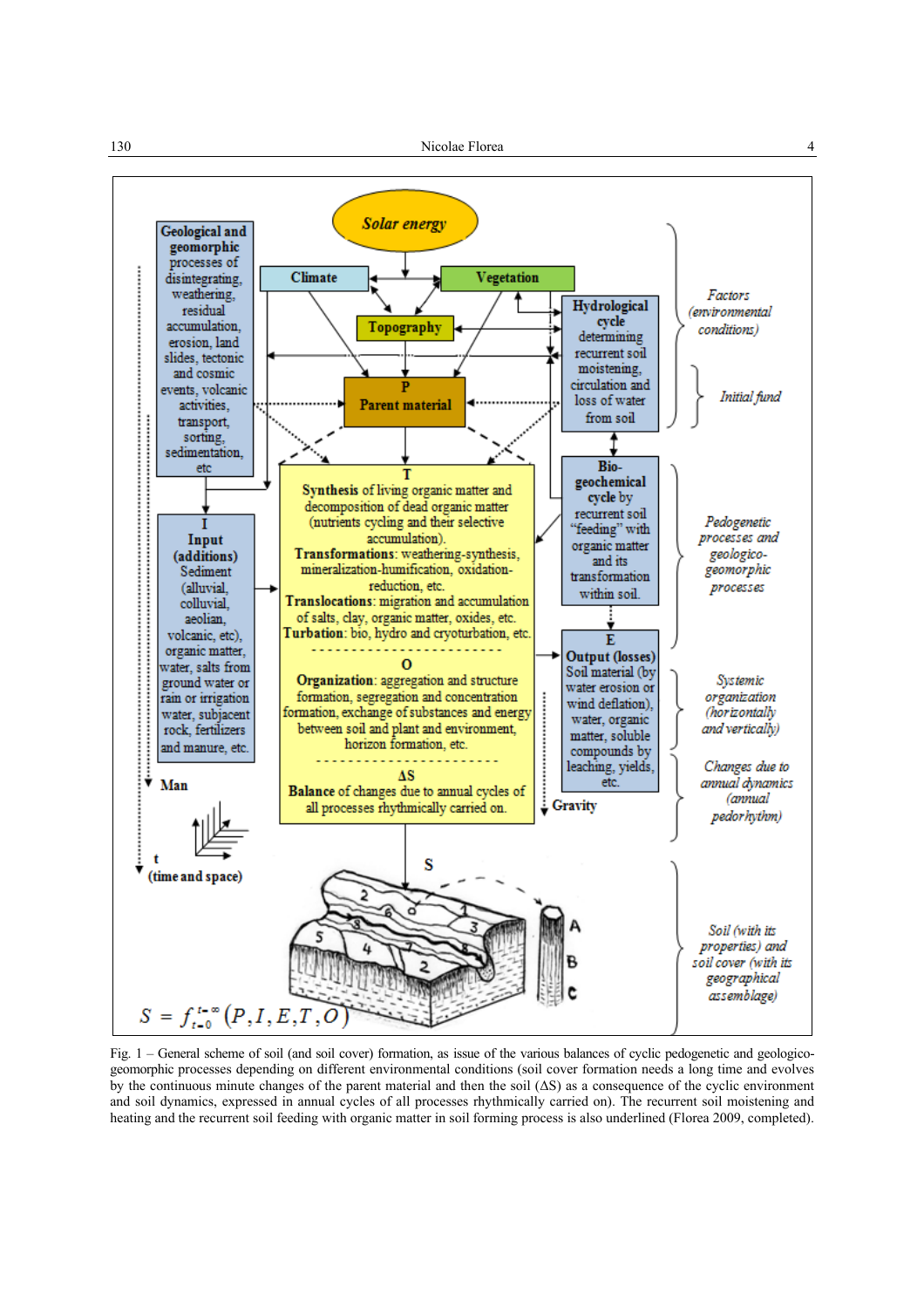

Fig. 2 – Different manners of consistent partition of the soil cover; the distinguished units of each manner of partition need adequate systematization.

Several elementary units, considered basic geographic units for soil by Arnold, were proposed and were also reviewed by Arnold (1983, p. 18); the concept of pedon and polypedon, out of these ones, came into general use. This elementary (basic) unit serves as reference entity (generalized) for the system of soil taxonomy on one hand, and on the other hand it is an elementary compound of different soil associations or soilscapes. Therefore, it has a double role, that of elementary reference entity in the soil classification as abstract notion and that of elementary component entity in different soilscapes as concrete body; however, its name is the same, according to the system of soil taxonomy.

### **3. THE NEED FOR PARTICULARIZING THE SOIL TAXONOMIC UNIT WITH PECULIAR FEATURES**

The name for the soil entities (belonging to any taxonomic units irrespective of the adopted taxonomic system of soils) shows only the characteristics of the respective soil unit from a genetic point of view at a generalized level ("taxonomic identity"). But these soil entities, alongside their essential properties specific to each taxonomic unit, have also some features induced by some particularities of the environment conditions existing in the area occupied by the respective soils and by the specific historico-geographic evolution of the respective area ("geographic identity"). These features also influence the range of native of cultivated plants and therefore the land use, with consequence of practical avail. For this reason a soil systematization, denomination and characterization is necessary and useful, not only from genetico-taxonomic point of view, but also from a geographic features point o view at a regional and local level.

With the purpose of removing this drawback, Florea (2009a) proposed the completion of the soil taxonomic units by distinguishing some areas and features of regional and local significance, under the form of some entities of soil having characteristics determined by these regional or local conditions. This new proposed entity was named geographic soil facies or simply *soil facies*, denomination used in the past with a close meaning; the term is justified because it refers to an apart physiognomy of the respective soil due to some certain geographic and historico-evolutive conditions. This entity (soil facies) is added to the taxonomic entity, which thus become a peculiar taxonomic soil unit (Fig. 3) that is genetic and geographic, while the former unit is only general taxonomic soil unit (only genetic).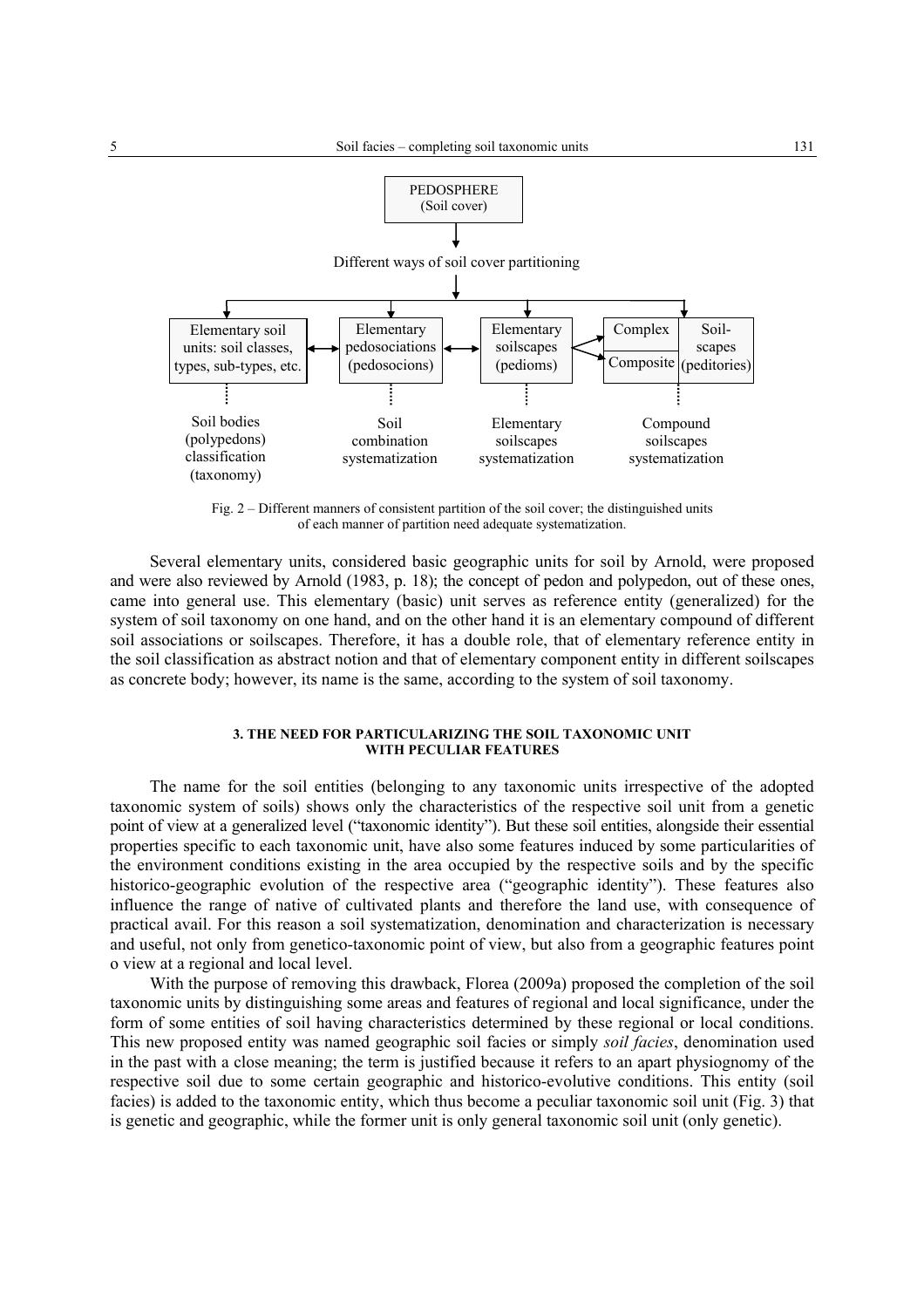| 122<br>-4<br>1 J 4<br>___ | -<br>. |  |
|---------------------------|--------|--|
|                           |        |  |

By this joining of soil taxonomic unit with geographic facies the question of the double nature of the soil unit (genetic and geographic) was solved in a way.

It must be mentioned that in the *Europe Soil Map* (1:1,000,000) the soil units were grouped on the map in great areas with specific climatic conditions considered soil regions (in total 176 regions resulting from the combination of 79 various soil associations and 14 types of parent materials); these areas are indeed climatic facies of soils, that represent a particularization of the soil entities.



Fig. 3 – The scheme of the particularization of soil taxons by adding soil facies.

The name of genetico-taxonomic units or of soilscape units can be geographically specified by adding the name of the regional geographic facies applied to all soil taxons or landscape units of that region, and by adding the name of local facies applied to the peculiar characteristics mentioned.

Examples for the territory of Romania:

– Feteşti fine loam, Danubian, Calcaric-calcic Chernozem;

– Însurăţei sandy loam, Danubian, Haplic Chernozem;

– Şemlac fine loam; Pannonic, Calcaric-gleyic Chernozem;

– Făgăraş skeletal loamy sand; Carpathian, Leptic-entic Podzol;

– Sighişoara clay loam; Transylvanian, Albic-stagnic Luvisol.

### **4. SOIL FACIES**

The soil facies – as soil "geographic identity" – represents a restricted collection of soils, very similar, characterized by some specific peculiarities linked both by regional bioclimatic conditions of actual soil dynamics and by apart properties of parent material or from soil evolution in the regional or local territorial circumstances. They are distinguished by narrow ranges of variation of the soil diagnostic characteristics specific to the taxon of which they belong to or/and by some proper features determined by the regional or local conditions. It presents, of course, a high homogeneity and a distinctive behaviour.

The concept of soil (geographic) facies embraces two aspects. One of them refers to the peculiarities and differentiating characteristics of the soil of general (spatial) order, named regional soil facies, and the other aspect refers to the discriminating characteristics of detail linked with some conditions for small areas, named local soil facies.

Therefore, the soil facies is a group of soil entities belonging to the same taxonomic unit having common characteristics which distinguish from other groups of the same taxonoimc unit through certain specific and distinctive features. In a way, the soil facies corresponds to the notion of race or breed from biology.

The *regional soil facies* represents the soil facies defined by characteristics determined or resulted under the influence of some specific environmental conditions that acted and act on large areas. The term is analogous with the term of bioclimatic facies, but the term of regional soil facies also takes into account features correlated with geological and lithological conditions, as well as the paleogeographic evolution of the territory.

The different units of regional soil facies and corresponding terms can be thought at three level of detail, at world and continental level, at great regions level and at province (county) level. The terminology at each level of different soil facies can be independent (not as subdivisions). At world level, for example, only the climatic regional differences can be used, like in the case of Europe Soil Map, 1:1,000,000.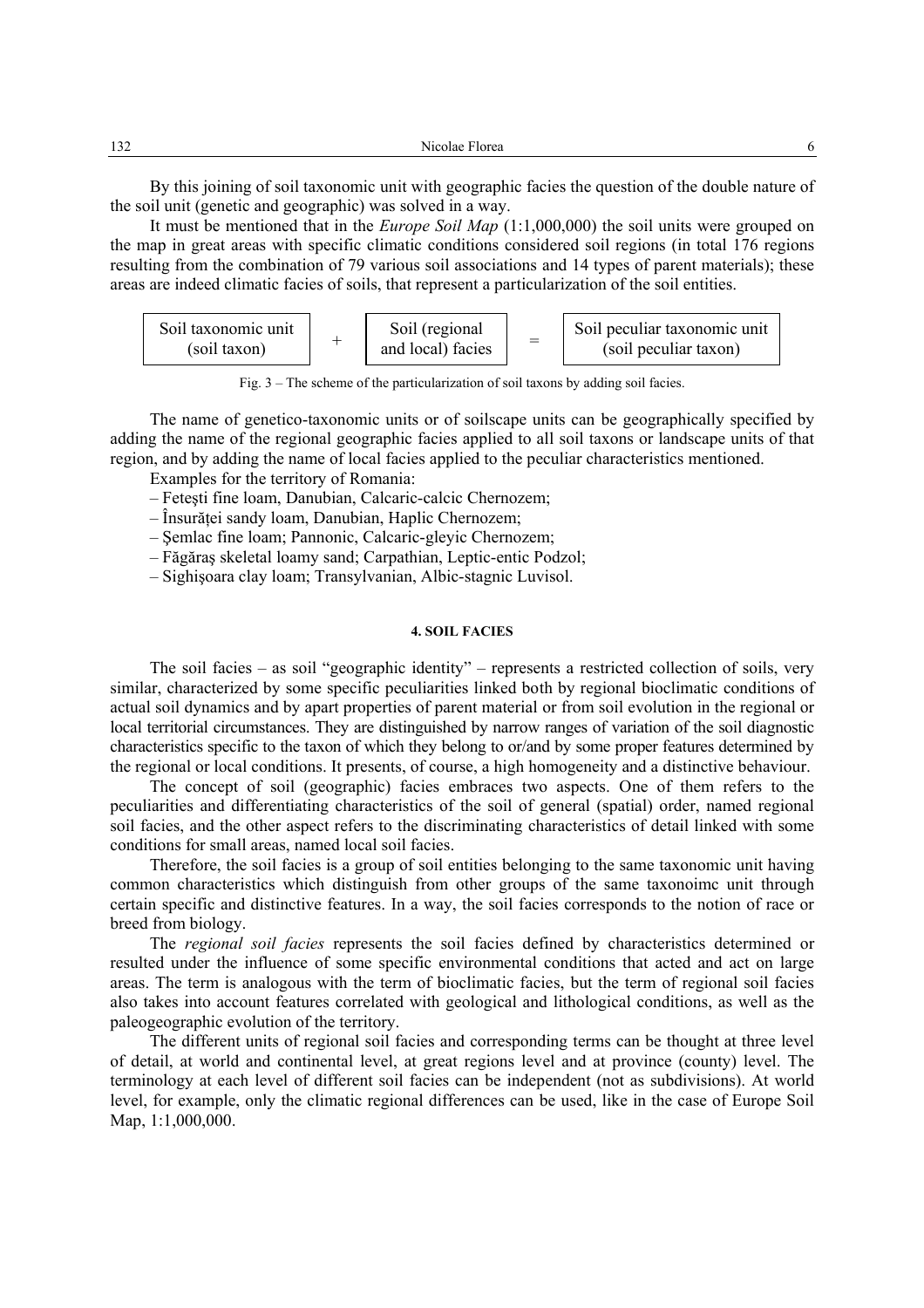The *local soil facies* represents the soil subdivision, defined in the framework of regional soil facies, being distinguished by peculiarities of detail marked by finesse differences concerning diagnostic characteristics used for the respective upper category delimitation or other soil properties unused for diagnosis. The most used criteria are: soil texture and its variation on profile, parent material origin, mineralogico-chemical characteristics, salt content and nature, organic matter content, soil reaction, ionic exchange capacity and others. The general class of soil texture is included, generally, in the name of the soil facies for more comprehensive information about the respective soil.

The name of the lowest soil unit – corresponding to the local soil facies – respectively of the lowest soil peculiar taxon is made of the name of the soil taxonomic unit to which the names of the regional and local facies are added (Fig. 3). Some examples are presented above. Generally, the name for the soil regional facies is a geographic term that suggests the specific characteristics of the respective large area, and the name of the local soil facies is also a geographic term for a point, forest, city, river, etc to which the textural class is added (as in the example: Făgăraş skeletal loamy sand, Carpathian, Leptic-Entic Podzol).

The soil taxonomic unit subdivided by adding soil facies is the most detailed entity, the nearest to the concrete soil body. A particularization of the soil entity is realized in such a way, emphasizing the regional and local imprint.

The introduction in use of the soil facies (geographic identity) completes the current soil taxa (genetico-taxonomic identity), approaching the soil entities from the real soil world and answering more adequately to the different problems of land use, agriculture, land improvement and environment protection, etc.

The system of the soil facies entities, the criteria of differentiation and the nomenclature of the delineated units could be discussed and agreed in the near future.

The soil series of the American Taxonomy seems to be equivalent in a way to the soil local facies. In this system of soil taxonomy one feels the lack of the regional soil facies that could do a good welding between the high level taxa and the soil series (in whose definition the regional differences are included).

## **5. THE INDIVIDUALIZATION OF EACH SOIL AREA**

The richest information on soils can be obtained by a complete characterization of each soil area from the territory, represented on the soil map by a polygon (monotypic or polytypic). Each soil profile and soil unit, and each individual component of the unit of soil association represented on the map has to be described, characterized and evaluated from different points of view, with all their features (topographical, geographic, geometric, morphological, physical, chemical, quality, pretability for different uses, suitability for different plants, degradation risks, protection measures, etc.).

Each area (polygon) should receive a number and a code for identification and should be correlated with the system of the cadastral survey of the country. Of course, all information on soil units and soil profiles will be included in a database correlated with the Geographic Information System (GIS).

### **6. CONCLUSIONS**

From soil definition and models of soil formation the double aspect of the soil entity (genetic and geographic) results. The soil taxonomy reflects only the genetic aspect, while the geographic aspect is reverberated by territorial soil distribution. The same soil corresponding to a certain category of the soil classification (taxon) can be distributed in different regions and can have in these regions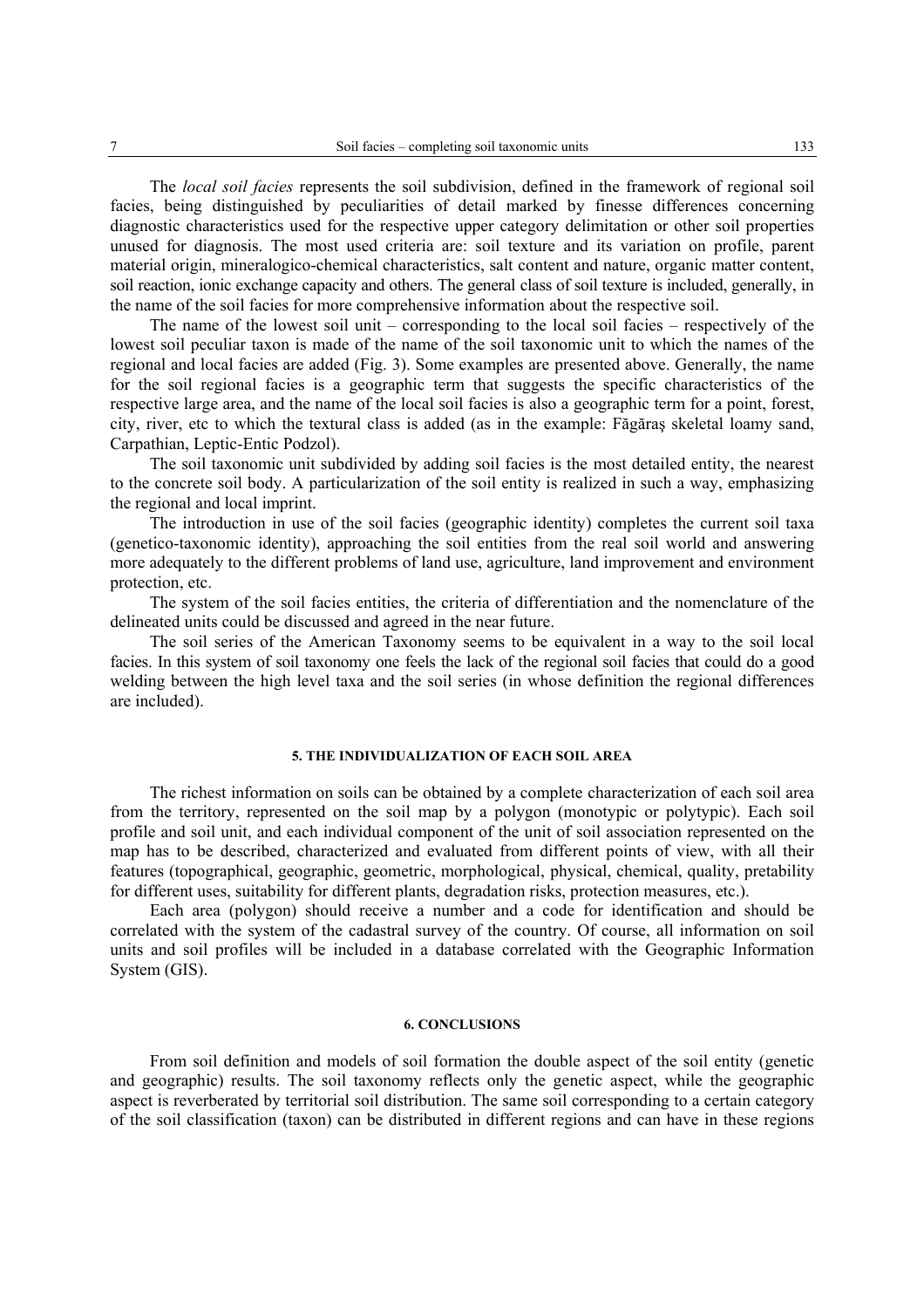| $\sim$<br>134 | ◥<br>101 CZ<br>аш<br>. |  |
|---------------|------------------------|--|
|               |                        |  |

some special features connected with the particularities of the respective regions, features that are not marked by the taxonomic system.

In order to remove this drawback, the completion of the soil taxonomy was proposed, by adding special aspects, named *regional and local soil facies*, reflecting the soil features of geographic regional and respectively local significance. The moisture regime and the temperature regime of the soil can be included in such a way as a criteria of soil systematization (lacking in the European taxonomy).

By this joining of soil taxonomic unit (soil genetic identity) with the soil geographic facies (soil geographic identity), the question of the double (genetic and geographic) nature of the soil unit is solved in a way. The name of the soil would be completed in such a way: Făgăraş skeletal loamy sand, Carpathian, Leptic-Entic Podzol.

The American soil series seems to be  $-$  in a way  $-$  equivalent in soil local facies.

The system of the soil facies entities, the criteria of differentiation and the nomenclature of the delineated units could be discussed and agreed in the near future.

The particularization of soil entities by using soil facies can be carried on to the individualization and description of each soil area in the framework of an information system and database, correlated with the cadastral survey.

#### **REFERENCES**

Arnold, R.W. (1965), *Multiple working hypothesis in soil genesis*, Soil Sc. Soc. Am. Proc., **29**, pp. 717–724.

Arnold, R.W. (1983), *Concept of soil and pedology*, in: "Development in soil science", vol. **11 A**, Elsevier, Amsterdam, pp. 1–21.

- Arnold, R.W., Szabolcz, I., Targulian, V.O. (1990), *Global soil change*, **II** ASA Laxenberg, Austria, 110 p.
- Bunting, T. B. (1965), *The Geography of Soils*, London.
- Buol, S.W. (1992), *Pedogenetic geomorphic concept for modelling*, in "Proc. First Soil Gen. Mod. Conf., USDA-SCS, Nat. Soil Survey Center, Lincoln, NE, 11–13.
- Buol, S.W., Hole, F.D., McCraken, R.J. (1980), *Soil Genesis and Classification*, ed II, The Iowa State Univ. Press, Ames.
- Butler, E.E. (1959), *Periodic phenomena in landscape as a basis for soil studies*, Austral. CSIRO Soil Publ., **14**, pp. 1–20.
- Cârstea St. (2009), *Conceptul "seria de soluri", pivotul cheie în sistemul Taxonomia Solurilor în SUA*, Ştiinţa Solului, **XLIII**, *1*, pp. 116–133.

Cernescu, N.C. (1929), *Studiul analitic al podzolului de la Sighişoara*, XIVth Int. Congr. Agr., Bucharest.

- Cernescu, N., Cârstea, D., Mavrocordat, Georgeta, Orleanu, C., Cucută, Al. (1961), *Condiţiile naturale şi solurile din ţinutul Secașelor*, în vol. "Cercetări de pedologie".
- Chirițescu-Arva, M. (1925), *Morfologia și tehnologia pământului*, Cluj, Inst. de Arte Grafice, Edit. "Cartea Românească".
- Dijkerman, J.C. (1974), *Pedology as a science: the role of data, models and theories in the study of the natural soil systems*, Geoderma, **11**, Amsterdam.
- Dokuchaev, V. V. (1883), *Russkii Chernozem*, (Russian Chernozems), Petersburg.
- Erhart, E. (1956), *La genèse des sols en tant que phénomène géologique*, Masson, Paris.
- Florea, N. (1983), *Unele consideraţii asupra conceptului de sol*, Ştiinţa Solului, nr. **4**, pp. 3–14.
- Florea, N. (1985), *Conceptul de evoluţie a solului şi învelişului de sol*, Ştiinţa Solului, nr. **1**, pp. 10–31.
- Florea, N. (1996), *The annual pedorhythms The essential link in the process of soil formation and evolution*, R.R. Géogr., tome **40**, Edit. Acad. Rom., Bucureşti, pp. 103–111.
- Florea, N., Munteanu I. (2003), *Sistemul Român de Taxonomie a Solurilor*, Edit. Estfalia, Bucureşti, 182 p.
- Florea, N. (2008), *Scrierile lui Constantin Gregorian despre solurile agricole în România în perioada "agrogeologică" a ştiinţei solului*, Ştiinţa Solului, **XLII**, *2*, pp. 105–111.
- Florea, N. (2009a), *Faciesul de sol, subdiviziune pedogeografică regională*, Ştiinţa Solului, **XLIII**, *1*, pp. 14–22.
- Florea, N. (2009b), *Pedodiversitate şi pedociclicitate*, Bucureşti, 280 p.
- Florea, N., Niţu, I., Bratosin, Niculina (1964), *Karasulucurile*, Com. Geol. Rom., St. tehn. econ., seria **C**, nr. *14*, Bucureşti, pp. 39–65.

Florea, N., Munteanu, I., Rapaport, Cornelia, Chiţu, C., Opriş, M. (1968), *Geografia solurilor României*, Edit. Ştiinţifică, Bucureşti.

- Fridland, V.M. (1972), *Struktura pocivenovo pokrova*, Izd. "Mîsli", Moscova, 424 p.
- Gregorian, C. (1896), *Clasificarea naturală a terenurilor agricole*, Jurn. Soc. Centr. Agr., Bucureşti.
- Hoosbeck, M.R. (1994), *Pedodynamics: An approach to study and quantify soil forming processes*, Transactions, 15th World Congr. Soil Science, Acapulco, Mexico, vol. **6A**, pp. 164–178.